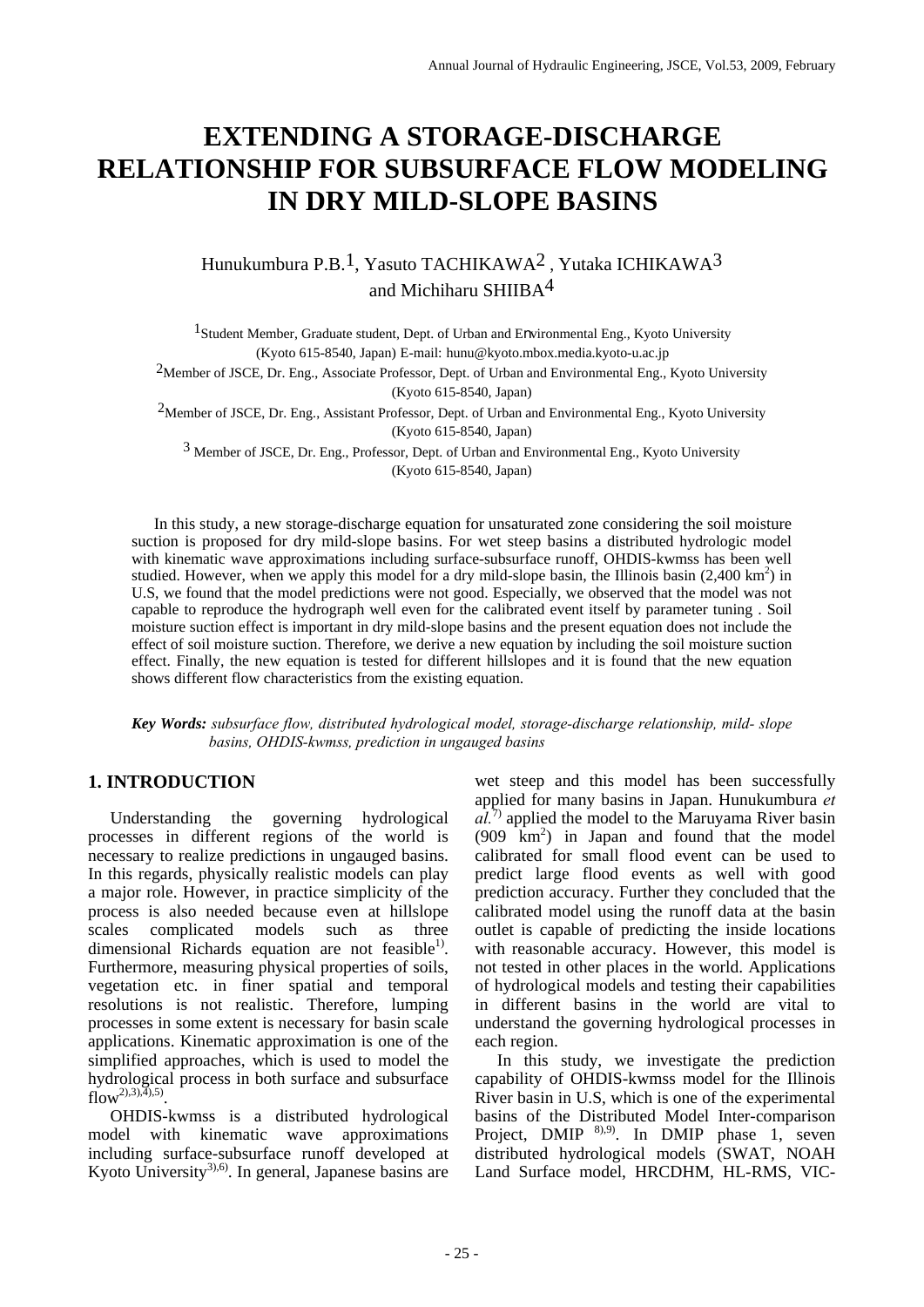3L, TOPNET and WATFLOOD) were applied to the Illinois basin at Tahlequah. Results show that the overall Nash coefficient for each model varies from 0.27 to 0.85 for the calibration period. Event absolute error for all the models for the same period is greater than 20%. The best Nash-coefficient value for the calibration period (0.85) was obtained from the HL-RMS model with Sacramento Soil Moisture Accounting Model (SAC-SMA), and hillslopechannel routing employs the kinematic wave. This model uses larger spatial resolution  $(16 \text{ km}^2)$  grids  $10$ ,11),12)

Our experience in OHDIS-kwmss in wet steep basins in Japan shows higher Nash-coefficient value (greater than 0.95) for model calibration period. As the model was not tested yet in dry mild-slope basins, main objectives in this study are to check whether the present model structure is good enough to capture the hydrological process in dry mildslope basin and if it is not sufficient, which modification is necessary to make good prediction in dry mild-slope basins.

The model is calibrated for the basin by using SCE-UA algorithm<sup>13),14)</sup> and after applying the calibrated model parameters for other events, it is observed that the model predictions are not good in the Illinois River basin. Even for the calibrated event, it was not possible to reproduce the observed outflow hydrograph well by parameter tuning. It means that the present model equations representing the surface and subsurface flow with kinematic wave approximation, is not sufficient to capture the governing hydrological processes in the basin. The Illinois River basin is mild-slope dry basin, and hence the effect of soil moisture suction in the unsaturated zone would be significant.

In this study a new storage-discharge equation for unsaturated zone considering the soil moisture suction is proposed. The new equation is based on the Darcy's equation, and soil moisture suction head term is replaced using Campbell's simplified model<sup>15)</sup> representing the soil moisture and hydraulic conductivity characteristics. The equation is possible to include the effect of soil moisture suction by adding only one additional parameter to the existing model. Finally, the new storagedischarge equation is tested for single hill slopes with different parameters and the slope flow characteristics of the new equation is compared with the existing equation.

Section 2 describes the existing model used in this study and its applications to the Illinois basin. Section 3 presents the derivation of the new equation and numerical solution. Application and comparison of the existing and new equation are given in section 4.

# **2. EXISTING MODEL APPLICATIONS**

### **(1) The existing storage-discharge equation**

OHDIS-kwmss is based on the one dimensional kinematic wave theory and developed by Ichikawa *et al*. 6). The basin topography in the hydrologic model is represented according to the methodology described in Shiiba *et al.*16). In the distributed hydrologic model, it is considered that the basin consists of number of rectangular slope elements which drains to the deepest gradient of its surrounding.

It is assumed that the each slope element of the basin is covered with a permeable soil layer and a storage-discharge relationship for unsaturated, saturated and overland flow defined by the threshold  $d_m$  and  $d_a$ <sup>3)</sup> is adopted. The stage discharge relationship used in the OHDIS-kwmss model are given in Eq.(1). In this equation, the soil moisture suction head in the unsaturated zone is not included. Therefore, it is supposed that the equation is basically applicable for hill-slopes with steep slope angle and wet condition:

$$
q = \begin{cases} k_m d_m i (h/d_m)^{\beta} & 0 \le h \le d_m \\ k_m d_m i + k_a i (h - d_m) & d_m < h \le d_a \\ k_m d_m i + k_a i (h - d_m) + \alpha (h - d_a)^m & d_a < h \end{cases}
$$
 (1)

where, *q* is the discharge per unit width; *h* is the stage; *i* is the slope;  $k_m$  and  $k_a$  are saturated hydraulic conductivities in the capillary pore and non-capillary pore respectively.

### **(2) Application of OHDIS-kwmss model for the Illinois River basin**

To check the capability of the present storagedischarge equation to capture the hydrological processes in different type of basins, we have applied the model to the Illinois River basin in US (**Fig. 1).** It is one of the Distributed Model Intercomparison Project experimental basins<sup>8),9)</sup>. The Illinois basin at Tahlequah is about  $2,400$  km<sup>2</sup> in size and situated in both Oklahoma and Arkansas state, U.S. The average annual flow rate at the basin outlet and the average annual rainfall of the basin are about 29  $\text{m}^3$ /s and 1142 mm, respectively. In the basin, rocky soils and outcrops tend to remain either forest or pasture<sup>12)</sup>. Hourly precipitation data derived from gauged-adjusted radar and hourly stream flow data at Tahlequah are obtained from DMIP website<sup>9</sup>. Altogether 15 flood events occurred between 1996 to 2001 were selected for this study. The summery of all selected events are given in Table 1. The 30 m digital elevation model is also downloaded from the same website and it was resampled to 300 m grid size. The OHDISkwmss model was then set up to the basin.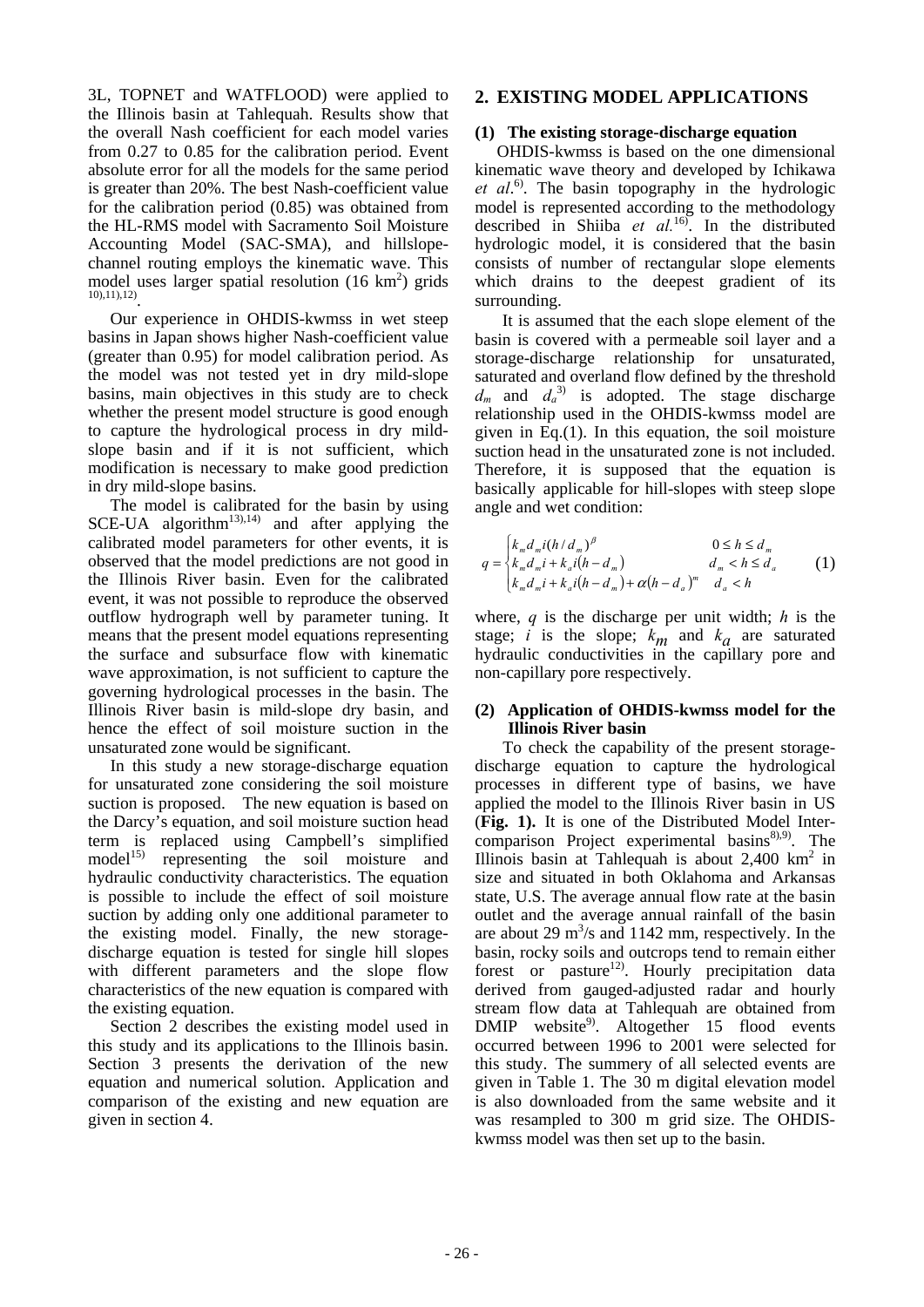

**Fig. 1** The Illinois River basin.



**Fig. 2** Model calibration and validation at the Illinois River basin.



**Fig. 3** Slope-area comparison for the Maruyama and the Illinois River basins.

**Table 1** Detail of the selected flood events at Tahlequah.

| DMIP ID  | Total RF | <b>Total Flow</b> | Initial Flow |
|----------|----------|-------------------|--------------|
|          | (mm)     | (mm)              | (mm)         |
| Event-6  | 58       | 18.2              | 0.026        |
| Event-7  | 120      | 35.1              | 0.005        |
| Event-8  | 92       | 32.9              | 0.049        |
| Event-9  | 110      | 63.2              | 0.059        |
| Event-10 | 87       | 38.9              | 0.020        |
| Event-11 | 75       | 5.0               | 0.011        |
| Event-12 | 135      | 81.6              | 0.041        |
| Event-13 | 67       | 48.5              | 0.054        |
| Event-14 | 105      | 17.0              | 0.007        |
| Event-15 | 37       | 28.4              | 0.043        |
| Event-16 | 15       | 17.4              | 0.048        |
| Event-17 | 95       | 35.8              | 0.046        |
| Event-18 | 108      | 48.5              | 0.051        |
| Event-19 | 39       | 5.8               | 0.011        |
| Event-20 | 56       | 14.4              | 0.013        |

#### **(3) Results and discussion for Illinois River basin**

The model was calibrated for the flood Event 6 in **Table 1** using SCE-UA algorithm and the calibrated model parameters were then use to predict the other 14 events. Prediction results of some events including the calibration event are shown in **Fig. 2**.

According to our past experience in Japan, calibrated parameters for any event can be used to predict the other events with good prediction  $\arccuracy$ <sup>7)</sup>. In contrast, the model predictions are not good for all events in Illinois basin (**Fig.2**). Therefore, it is clear that the calibrated parameters for Event 6 are not suitable to predict the other events. For further clarification on this, we have calibrated the model using Event 9 data and used the calibrated parameters to reproduce other events. We observed similar results. It means that, the existing storage discharge relationship is not well capture the governing hydrological process in the Illinois basin. Furthermore, it is found that the objective function value (Nash coefficient) for model calibration is 0.68 and it is much lower value than that of usually experienced in Japanese basins. Moreover, Event 9 and 13 shows little better prediction than others. From **Table 1**, it can be noted that the initial flow rate of the Event 9 and 13 are higher than that of other events. In other words, initial condition of the basin for these two events is wetter than the other events. Therefore, it is concluded that the hydrological responses of this basin are highly nonlinear for dry conditions.

Considering all these facts and figures, the model is not applicable to reproduce the observed hydrographs even for calibrated events by changing the model parameters. Thus we concluded that the present storage-discharge equation is not sufficient for flood prediction of dry and mild-slope basins such as the Illinois basin. **Figure 3** shows the slope-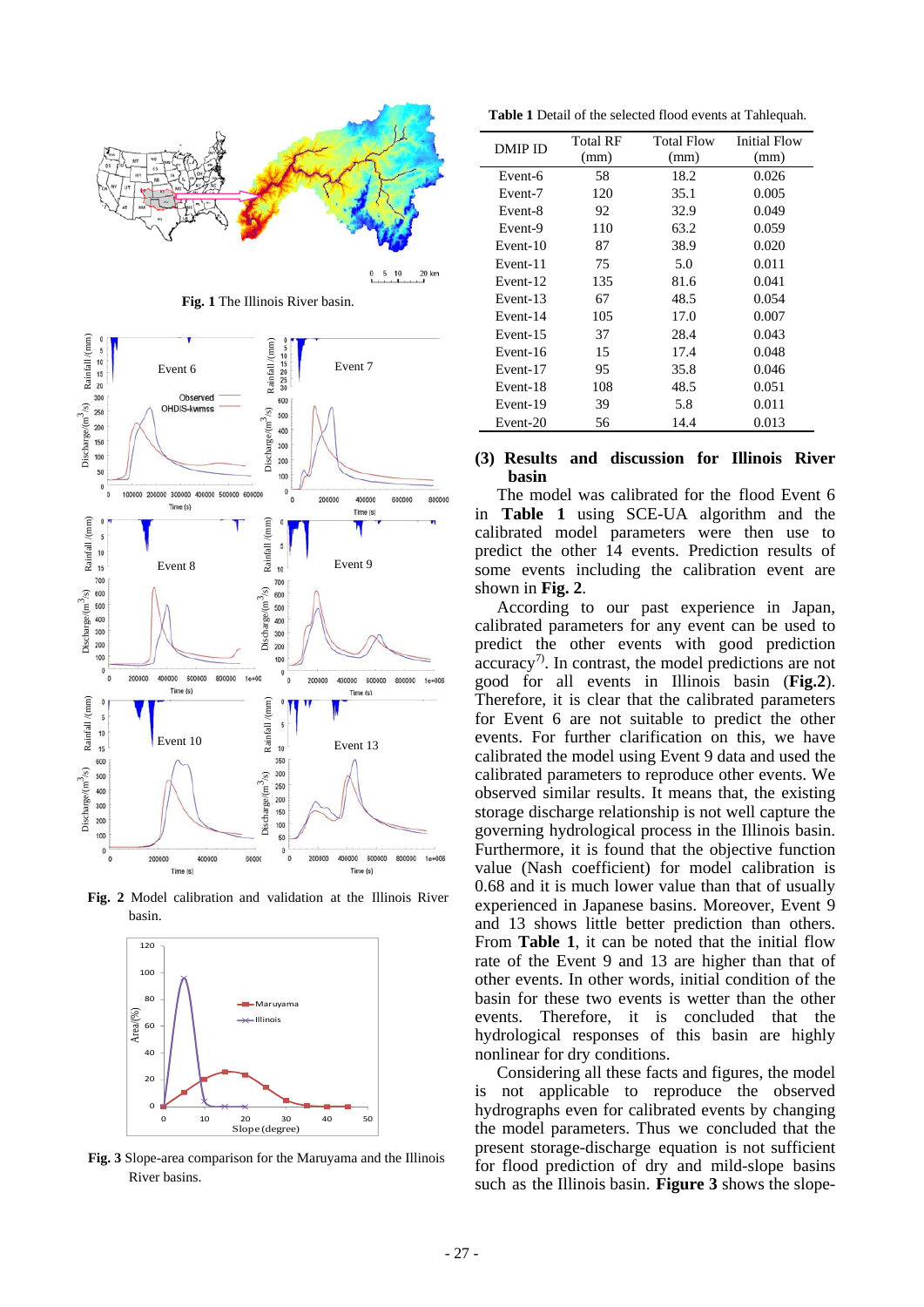area distributions of the Illinois basin and the Maruyama basin in Japan. According to this, the average slope of the Illinois basin is about 5 deg while that of the Maruyama basin is about 20 deg.

In the derivation of the stage discharge equation for the unsaturated zone, kinematic wave approximations were used in the present model and the soil moisture suction head term was neglected assuming the steep slope. Illinois basin is a dry mild-slope basin. Therefore the effect of soil moisture suction head is important. We believe that the extension for the present model equations considering the effect of soil moisture suction head is necessary for modeling highly nonlinear dry mildslope basins.

### **3. DERIVATION OF NEW STORAGE-DISCHARGE EQUATION FOR UNSATURATED ZONE**

#### **(1) Derivation of new storage-discharge equation**

The subsurface flow is conceptualized as two types of flows, saturated flow through non-capillary pores and unsaturated flow through capillary pores. First, unsaturated flow happens and after the water storage in the soil becomes greater than a threshold  $d_m$ , the saturated flow starts. **Figure 4** shows the vertical section of the hill-slope, and **Figure 5**  shows the water storage *h* profile along the slope. The total pore volume, capillary pore volume and water storage in the soil at each cross section of the slope are represented as height  $d_a$ ,  $d_m$  and  $h$ .

For the unsaturated flow ( $0 \leq h \leq d_m$ ), by applying the Darcy's equation along the slope, average moisture flux velocity  $v_m$  to the down slope direction can be written as;

$$
v_m = -k \frac{\partial H}{\partial x} = -k \frac{\partial (z + \varphi)}{\partial x} = k \left( i - \frac{\partial \varphi}{\partial x} \right)
$$
 (3)

where  $k$ , *i*,  $H$ , *z* and  $\varphi$ , hydraulic conductivity, slope, total head, elevation head and the moisture suction head respectively.

In the case of steep, the difference of the soil moisture suction head in the flow direction can be assumed very small as compared to the difference of the elevation head. Therefore the suction head term can be neglected. However, for mild slope this could significant and should be included. To incorporate the soil moisture suction term, Campbell's model (Eq.4) for soil moisture and hydraulic conductivity is used:

$$
\frac{\alpha}{\phi} = \left(\frac{H_a}{\phi}\right)^{\frac{1}{\beta}} \quad \text{and} \quad \frac{k}{k_m} = \left(\frac{\alpha}{\phi}\right)^{\beta} \tag{4}
$$

where,  $k_m$ ,  $\phi$ ,  $\alpha$  and  $H_a$  are saturated hydraulic conductivity, porosity, moisture content and air entry suction pressure respectively  $(H_a < 0)$ . The parameter *b* is a constant and defines the soil  $\phi$ ,  $\alpha$ 



**Fig. 4** Cross section of the soil layer.



**Fig. 5** Soil water storage variation along the slope.

moisture suction curve. The parameter *β* has relationship of *β =*3+2*b*.

According to the setting shown in **Fig. 4**,

$$
\frac{\alpha}{\phi} = \frac{h}{d_m}
$$

Therefore;

$$
\varphi = H_a \left(\frac{h}{d_m}\right)^{-b} \quad \text{and } k = k_m \left(\frac{h}{d_m}\right)^{\beta} \tag{5}
$$

Using Eq.3 and Eq.5 we can get;

$$
v_m = k \left( i + bH_a \frac{1}{d_m} \left( \frac{h}{d_m} \right)^{(-b-1)} \frac{\partial h}{\partial x} \right)
$$
 (6)

Therefore, the moisture flux rate per unit width, *q*  can be written as a function of storage and its gradient;

$$
q = k_m d_m i \left(\frac{h}{d_m}\right)^{\beta} + k_m b H_a \left(\frac{h}{d_m}\right)^{(\beta - b - 1)} \frac{\partial h}{\partial x}
$$
 (7)

The difference between this new equation and the existing equation for the unsaturated zone is that the new equation has an additional term with the storage gradient, the second term of Eq.7. Interestingly, it is possible to incorporate the effect of soil moisture suction by using only one additional parameter *Ha* to the existing equation. Furthermore, by setting the parameter  $H_a$  to zero in the Eq.7, we can obtain exactly the same equation as in the current OHDISkwmss model. Continuity equation of the water flow in the slope element can be written as:

$$
\frac{\partial h}{\partial t} + \frac{\partial q}{\partial x} = r(t) \tag{8}
$$

where  $r(t)$  is the rainfall intensity to the slope element.

Finally substituting the Eq.7 to Eq.8 we can obtain;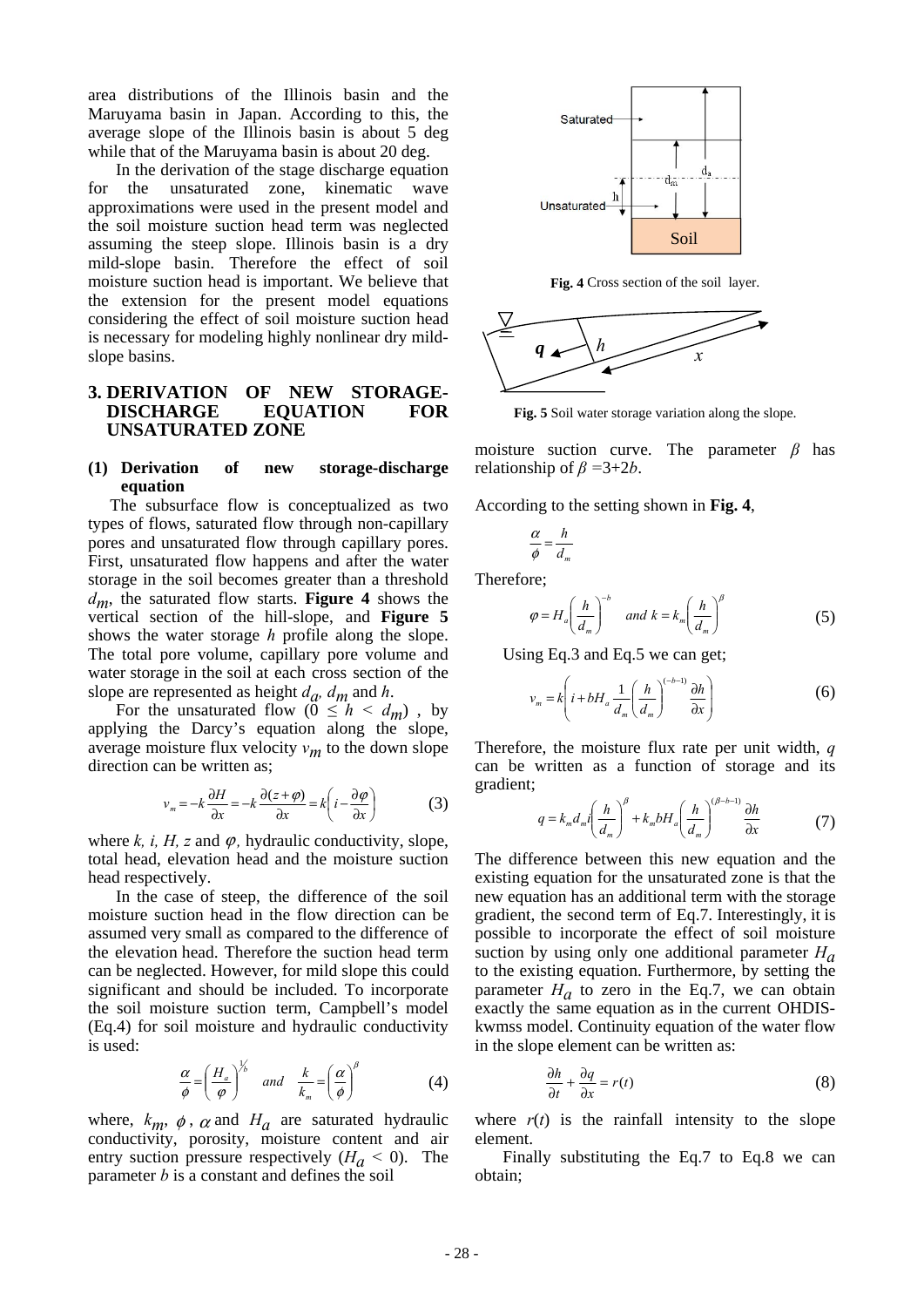$$
\frac{\partial h}{\partial t} + A \frac{\partial h}{\partial x} + B \left( \frac{\partial h}{\partial x} \right)^2 + C \frac{\partial^2 h}{\partial x^2} = r(t)
$$
\nwhere;  
\n
$$
A = k_m i \beta \left( \frac{h}{d_m} \right)^{(\beta - 1)}, B = \frac{k_m b H_a (\beta - b - 1)}{d_m} \left( \frac{h}{d_m} \right)^{(\beta - b - 2)}
$$
\n
$$
C = k_m b H_a \left( \frac{h}{d_m} \right)^{(\beta - b - 1)}
$$
\n(9)

#### **(2) Numerical solution**

⎝

 $\sqrt{ }$ 

⎠

This non-linear equation (Eq.9) needs to be solved for *h* to calculate *q*. In this regard, *A, B* and *C* in the Eq.9 are calculated using known time level while the derivatives are calculated implicitly<sup>17</sup>. Following boundary conditions are assumed to solve the above equation.

For  $x = 0$ ;  $h = 0$  for all t and For  $t = 0$ ;  $h = 0$  for all x

Using the five point implicit scheme, partial derivatives can be written as;

$$
\frac{\partial h}{\partial x} = (1 - \theta) \frac{h_{n-1,j} - h_{n-1,j-1}}{\Delta x} + \theta \frac{h_{n,j} - h_{n,j-1}}{\Delta x}
$$

$$
\frac{\partial h}{\partial t} = (1 - \lambda) \frac{h_{n,j-1} - h_{n-1,j-1}}{\Delta t} + \lambda \frac{h_{n,j} - h_{n-1,j}}{\Delta t}
$$

$$
\frac{\partial^2 h}{\partial x^2} = (1 - \theta) \frac{h_{n-1,j} - 2h_{n-1,j-1} + h_{n-1,j-2}}{\Delta x^2} + \theta \frac{h_{n,j} - 2h_{n,j-1} + h_{n,j-2}}{\Delta x^2}
$$

Substituting above derivatives into Eq.9, *h* is represented as:

 $\lambda$ 

$$
h_{n,j} = \frac{\Delta t}{\lambda} \left\{ r(e) - A \left[ \frac{\theta(h_{n,j} - h_{n,j-1}) + (1 - \theta)(h_{n-1,j} - h_{n-1,j-1})}{\Delta x} \right] \right\}
$$

$$
h_{n,j} = \frac{\Delta t}{\lambda} \left\{ -B \left( \frac{\theta(h_{n,j} - h_{n,j-1}) + (1 - \theta)(h_{n-1,j} - h_{n-1,j-1})}{\Delta x} \right)^2 - C \left[ \frac{\theta(h_{n,j} - 2h_{n,j-1} + h_{n,j-2})}{\Delta x^2} + \frac{\Delta x^2}{\Delta x^2} \right] - \frac{(1 - \lambda)}{\lambda} (h_{n,j-1}^1 - h_{n-1,j-1}) + h_{n-1,j}
$$
(10)

where,  $n$  and  $j$  are current time step and current spatial step, respectively. The parameters *λ* and *θ* are weights factors. We use 1 and 0.5 for *λ* and *θ* respectively. Eq.10 is solved for  $h_{n,j}$  iteratively and then find the corresponding the value of *q.* 

### **4. APPLICATION AND COMPARISION OF THE NEW EQUATION WITH EXISTING EQUATION**

One simple hillslope is used to study the characteristics of the new equation and to compare it with the existing equation. The same parameter values were select for both models except the  $H_a$ 



**Fig. 7** Test case 2 – rainfall applied at the upper half.

**Table 2** Parameter values used in the models.

| Parameter        | value  |
|------------------|--------|
| $K_m$ (cm/hr)    | 0.05   |
| $\beta$ (-)      | 4      |
| $d_m$ (mm)       | 600    |
| $d_a$ (mm)       | 650    |
| $H_a$ (mm)       | $-100$ |
| Slope Length (m) | 100    |

parameter which is the additional parameter used in the new equation. The parameter values are given in **Table 2**. It is assumed that the hill-slope is initially fully dried. Constant rainfall intensity (60mm/hr for 10 hours) is applied for the hillslope and two cases are tested; 1) rainfall is given to the entire hillslope, (this represent slope elements near to the river or edges with more water content in the downstream) (**Fig. 6**); and 2) to the upper half of the slope (this represent when the rain occurred on hill mountains while the downstream is dry) (**Fig. 7**) to understand the characteristics of flow for spatially distributed rainfall. Outflow hydrographs are simulated for both equations for different slope angles. With the parameters which we have chosen, the soil remains unsaturated throughout the simulation period.

 **Figures 8** and **9** show the simulated hydrographs of the new and existing equations for different hillslope angles for Case 1 and Case 2, respectively. When apply the rainfall for entire slope (Case 1), it is found that difference of the simulated hydrographs from new and existing equation is not significant. It means if the soil moisture distribution pattern looks like **Fig.6**, the differences of discharges by the two equations are small. In Case 2, for higher slope angles, the difference between two equations is also not significant. Even though we consider the soil moisture suction in the new equation, we cannot see difference because the elevation head difference for steep slopes is considerably larger than the difference of soil moisture suction. In contrast, we can see a clear